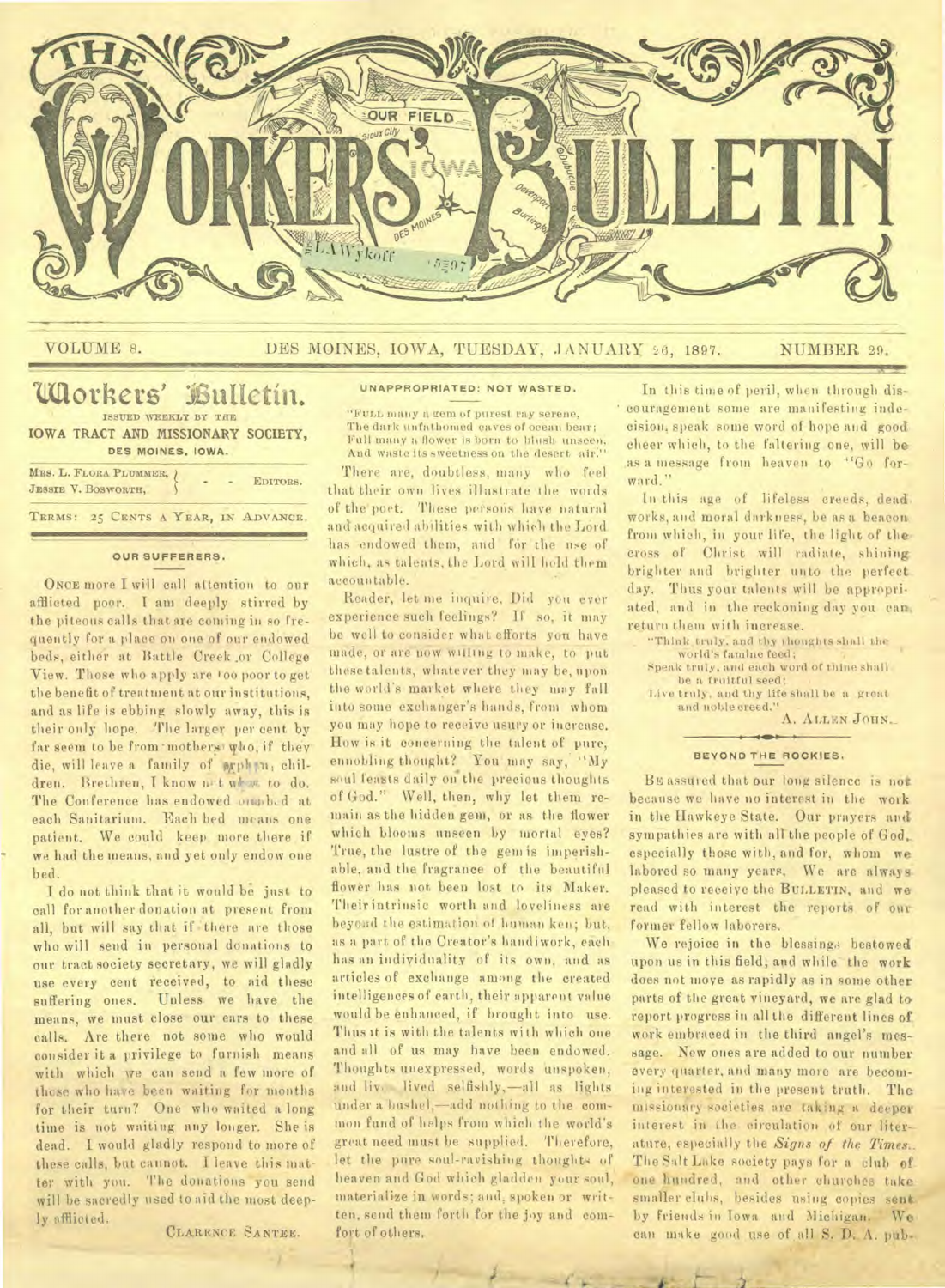lications sent us, especially *the Signs.*  We have been favored in our services at Salt Lake City with the presence and help of Bro. and Sister King, of Storm Lake, Iowa. It is encouraging indeed to see the veterans in the cause of God still faithful and earnest in the service of the Master.

If there are families established in the truth living in some of our large churches *in* Iowa, or any other State, who desire to be self-supporting missionary workers,and are contemplating moving to some of the needy fields, we would be pleased to correspond with them. There are thousands **of** acres of ground in Utah now untilled, that can be secured on reasonable terms, and if properly treated will produce fine **fruits,** grains, and vegetables, We assure those of ourpeople living in largechurehes, and bearing but limited responsibilities in the cause, if they will come to this field, and by earnest labor and sacrifice assist in building up companies newly come to the faith, that God will certainly bless them, and that their Christian experience will be more satisfactory to themselves and the cause of God.

The senatorial contest now in progress isagitating the religious elements in this State. It is evident to those who are but slightly acquainted with the situation that there is a distinct division with bitter feelings in the dominant church. One in good standing in that church remarked to the writer a few days ago, that if certain steps that now seem inevitable are taken by the authorities in the church, there will be the greatest apostasy ever known in the church. The principles of religious liberty are discussed quite freely in the daily papers of this city. We hope that much good will come out of the present agitation, and that many will see the true principles of the gospel of Jesus Christ and accept them. In your devotions, please remember the work and workers in this field. **J. M. WILLOUGHBY.** 

*Box 1058, Salt Lake City, Utah.* 

## **OUR WORKERS AT SCHOOL.**

WE have a comfortable location, and are enjoying some of the privileges afforded here at College View.. Our time is taken up largely with studies and other duties; nevertheless, our minds wander back to friends and fellow laborers in Iowa. Time is fleeting, and it will notbe long until we will be back in the field again. We have often wished that more of our young people in Iowa were availing themselves of the privileges offered by our school. No young person will regret having spent one or more years in Union College.

We have been favored by the presence of Eld. J. **II. Darlanii,** who spoke twice on Sabbath, January 16. We were forcibly impressed with the plain, searching truths presented. The greatest desire of our hearts is to be more like Jesus. We desire the prayers of God's people, that we may receive a baptism of the Holy Spirit, and be witnesses for the Master in localities where the truth for this time has not been proclaimed. Time is short. May the reader and the writer be found among the earnest, praying ones who will gain the victory over sin and death. L. F. STARR.

T IIAVE *seen* a little plant beneath an oak tree, sheltered from the storm and wind *and* rain, and it felt pleased and happy to be so screened; but I have seen the wood man come with his axe and fell the oak, and the little plant has trembled with fear beeause its protection was removed. "Alas! for me," it said, "the hot sun will scorch me, the driving rain will drown me, and the fierce wind will tear me up by the roots." But, instead of these dreadful results, the shelter being removed, the plant has breathed freer air, drunk more of the dews of heaven, received more of the light of the sun, and it has sprung up and borne flowers which el.e had never bloomed, and seeds that never else had sown themselves iu the soil. Be glad when God thus visits thee, when he takes away these overshadowing but dwarfing comforts, to make thee have a clear way between thee and heaven, so that heavenly gifts might come more plentifully to thee. 11. Spurgeon.

# FIELD REPORTS.

## **LISBON.**

THE little company here have for years been faithfully endeavoring to hold up the light of truth, but for some time no special effort has been put forth to reach the people. A request was made for ministerial labor, and in response to this call, Bro. B. L. Dieffenbacher came, and began meetings Dec. 3. The attendance was small at first, but both attendance and interest steadily increased, until at the close of the six weeks' series the house was nearly filled. The truths presented fearlessly, earnestly, and in an attractive manner, were accompanied by the power of God. The best of attention was given, and many were deeply interested. Some of the ministers from other churches were present at times. The pastor of the largest church in this place attended one of the Sabbath services, taking part in the prayer and social service. Ile said that he would be

recreant to his faith if he did not "testify to the presence of the Lord among this people." He said that he was glad that the brother had come among us, and prayed that the Lord would bless his efforts. The next day at his own church he announced the meetings, and invited his congregation to attend. As a result of the meetings the church is greatly encouraged and strengthened, and several new ones are keeping the Sabbath. Many others are convinced, and some say they will obey. A number of children from outside are attending the Sabbath school. Pray that the Lord may complete the work to his own honor and glory.

MRS. M. E. Boggs.

#### **IRVINGTON, KOSSUTH COUNTY.**

I AM still holding meetings at this place, with a fair interest, and will continue a while longer if the use of the house is not prohibited. The Presbyterians are doing all they can to hinder the work. There were no S. D. Adventists at this place when I came. The Lord has blessed the work here. We have a Bible study Sabbath afternoon at 2:30, which is quite well attended. A few have decided to keep the Lord's day. We will soon organize a Sabbath school. Although there has been great opposition by some, the truth has found favor with the majority of the people. I am of good courage in the Lord, knowing that he is well able to carry forward his own work, and call out all the honest in heart from the *ways* of sin and death to righteousness and life.

HENRY JOHNSON. *Jan. 22.* 

#### **LEVEY. POLK COUNTY.**

MEETINGS at this place began Dec. 13, 1896. This is a little country place, about six miles south-east of Des Moines, on the C. B. & Q. Ry. Services are held in *the*  schoolhouse. There is no church building here. We are now considering the Sabbath question, and there seems to be a desire to hear on this subject. Six have commenced to keep the Sabbath. The mother of one of these, who was here on a short visit and heard one discourse on the Sabbath question, told her daughter when she left that the seventh day is the Sabbath, and that she was going to keep it. If we let the light of truth shine, no one can tell how far its rays may penetrate, or how many may be led homeward to the "Father of Light." We have regular Sab. bath school at 2:15, with a good attendance. We are of good courage, and expect that God, who has begun this work, will carry it through to its completion.

> F. A. WASHBURN. C. T. ADAMS.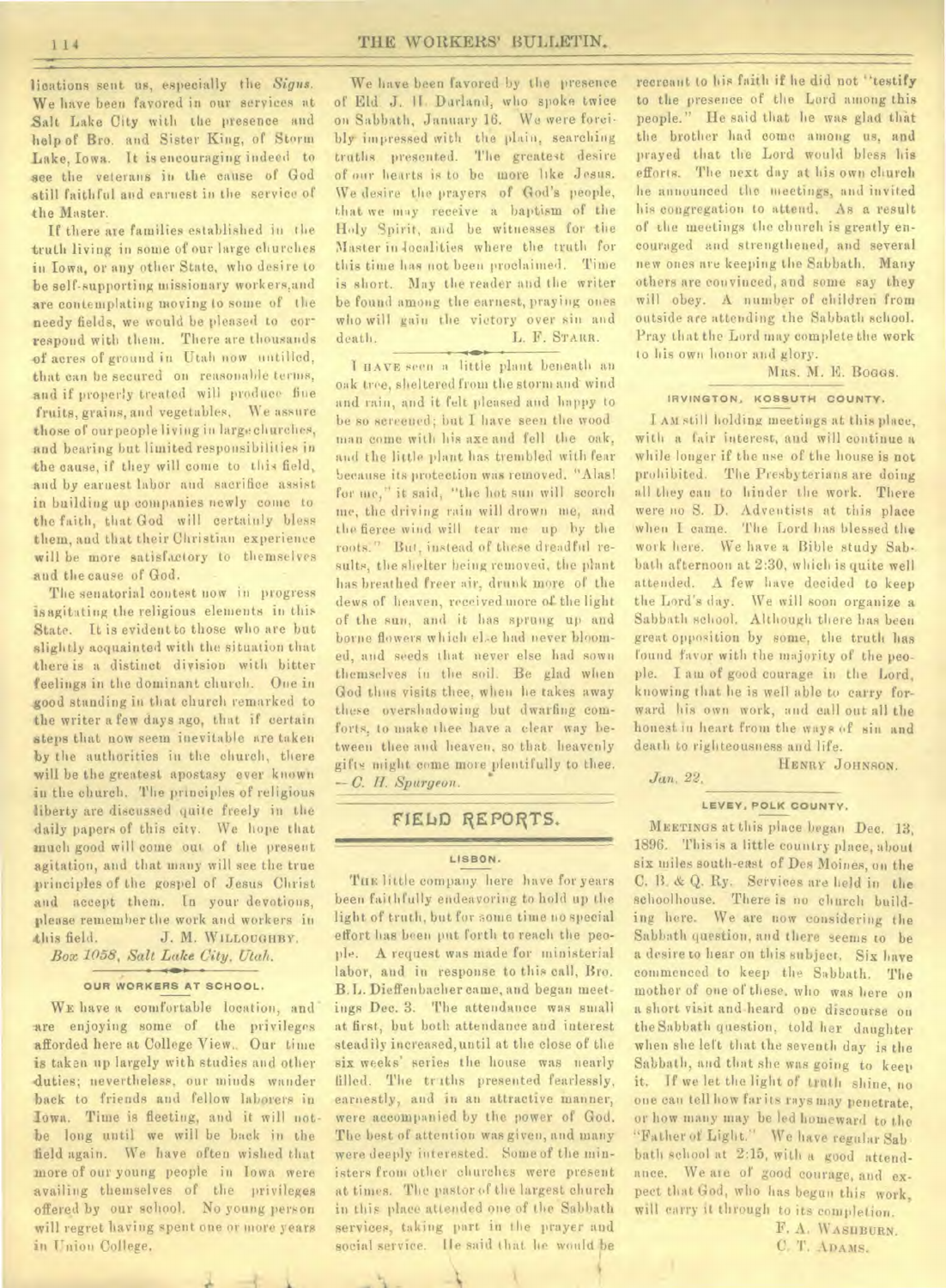# OBITUARY.

SMOUSE-Died at Mt. Pleasant, Iowa, of consumption, Dec.12.1896, Mrs. Cora Smouse, aged 33 years, 2 months, 25 days.

Her maiden name was Cora Van Syoc. She **was** converted at the, age of twentytwo, uniting with the Seventh-day Adventist church at Mt. Pleasant in 1886, and was united in marriage to David H. Smouse -Jan. 5, 1887. She leaves her husband, three children, a father, mother, and brothers and sisters, with many friends, to mourn. Her husband took her to Col- -orado, hoping that her health might be restored. After remaining there three years without avail, they returned to Mt. Pleasant last spring. She was ever ready to help the needy and sacrifice for the -cause. We feel that the church has sustained a loss in her death, but she'rests in bright hope of having a part in the first resurrection. A short time before her death, she repeated Rev. 14:13, "Blessed are the dead which die in the Lord," saying, "That is the text for my funeral sermon." The writer conducted the funeral services, using the text above named as a foundation for remarks.

> "Sweet be thy rest; No more we may greet thee 'Till with the blest In heaven we meet thee." C. A. WASHBURN.

DARNER.--Died Jan. 11, 1897, Thomas A. Dar ner, aged 25 years and 28 days.

T. A. Darner was born in Iowa Co., Iowa, Dec. 3, 1871. He made a profes sion of religion in his fifteenth year, and united with the Seventh-day Adventist people. He was married March 20, 1895, to Olive B. Sheffield. He leaves his wife, parents, two brothers, and four sisters, to mourn. His death resulted from the Accidental discharge of a gun in his own hand,, which shattered one of his lower limbs. Amputation was performed, but death claimed him a victim about eleven hours after the accident. His personal friends and acquaintances recognize that his daily life and conduct was in harmony with his profession, and in the midst of their sorrow his relatives rejoice that he had a living faith and hope based on the word of God. The remains were buried in the People's Cemetery, and services were held in the Methodist church, conducted by S. *S.* Davison, assisted by Eld. Bryan, of the Woodward M. E. church. The discourse was an answer from the Scriptures to the question in. Job 14:14, "If a man die, shall he live again?" E. S. SHEFFIELD.

"GREAT troubles, like the waves of Galilee, grow quickly calm when Jesus says, 'Peace be still.'

# THE BOOK WORK.

## **OUR SCHOOL.**

THE school opened with twenty-eight in attendance. Others joined later, and we expect still others soon. We are now all settled and prepared for study. Eld. Santee is giving some precious lessons on the Word of God and the Spirit of Prophecy, and we feel that these are just what we need. God has blessed us thus' far, and we believe that his blessings will increase as we take to our hearts his truth.

We are thankful to our brethren who have sent us in provisions so freely. We have just received a shipment from Bra. Shively and Neal of over twelve hundred lbs. I know that God will bless the brethren at Woodburn and Osceola, who have shown their faith by their works. I trust that all will uphold us by their prayers.

The following are the names of the students enrolled thus far: Peter Lindahl, H. B. Tilden, F. F. Johnson, H. G. Miller, W. L. Manfull, Louis Manfull, D. Johnson, Chris Wildfang, D. M. Trail!, J. N. CrOss, Burton Church, J. F. LaLone, J. M. Knight, Jay Strite, Fred Bunnell, A. C. Nelson, John Mitcheltree, R. K. Emmons, G. J. Olson, Art Rhoads, Minnie Beaman, Lottie Knight, May Chitty, Lizzie Carter, Mamie Beaman, Susan Haskell, Mary Haskell, Lulu French, Belle Rame, Ida Church.

S. A. HILL.

WORKERS together with God, you are empowered by the Lord to take others with you into the kingdom. You are to be God's living agents, channels of light. to the world, and round about you are angels of heaven with their commission from Christ to sustain, strengthen, and uphold you in working for the salvation of souls. *—Home Missionary Work.* 

#### **CANVASSING REPORT FOR WEEK ENDING JAN. 15. 1897.**

| PROPHECIES OF JESUS.             |             |                       |              |
|----------------------------------|-------------|-----------------------|--------------|
|                                  |             | Hrs. Ord.             | Val.         |
| J. N. Pitsenberger, Adel 20      |             | $\boldsymbol{\Omega}$ | \$16.25      |
| MISCELLANEOUS.                   |             |                       |              |
| H. C. Carmichael. Cedar Rapids 2 |             | $\mathbf{I}$          | \$.50        |
| Una Cartwright, Pilot Mound 2    |             | 3                     | 1,20         |
| E. A. Mitcheltree, Cincinnati 19 |             | 1                     | .50          |
|                                  |             | 6                     | 1.60         |
|                                  | DELIVERIES. |                       |              |
|                                  |             |                       |              |
|                                  | Books.      | Value.                | Lost.        |
| Cathinka Henrickson 23           |             | 841.75                | 6            |
| Christine Henrickson 16          |             | 31.00                 | $\mathbf{1}$ |
| Iva J. Turner 14                 |             | 6.65                  | $\Omega$     |
| J. N. Pitsenberger 2             |             | 3.50                  | $\theta$     |
| E. A. Mitcheltree 5              |             | 1.10                  | $\Omega$     |
| SUMMARY.                         |             |                       |              |
| No. of agents                    |             |                       |              |

#### " " orders <sup>20</sup> Value of " \$20.05 '• " helps \$5.56 Total value \$25.60 Valve of deliveries . ........... 884.00

# THE SABBATH SCHOOL.

#### **REPORT OF THE SABBATH SCHOOL CONVENTION.**

THE Sabbath School Convention held in connection with the meeting at Mt. Pleasant, Jan. 12-17, occupied two days, -- Friday and Sunday. Two sessions were held each day. Many good thoughts were presented by Eld. Clarence Santee on the "Object of the Sabbath School Work,"and by Eld. C. A. Washburn ou the "Duties of the Superintendent." Papers were read by different members of the Mt. Pleasant school on the following topics: "Appointment of Teachers," "The Study of the Lesson," 'Teachers' Meetings," "Duties of Teachers,""How Parents May Help the Sabbath School." The local workers taking an active part in the convention were Brn. S. U. Bosworth, J.V. Vaughn, C. W. Smouse, and Sisters Leila Smouse and Anna Rhoades. The papers read were *very* instructive, and drew forth some excellent thoughts in the discussion. This gave to all a deeper meaning to this important branch of the work. We hope the time will come when such conventions may be held where the workers in different schools may come together for counsel. "In the nialtitude of counselors there is safety." The resolution of appreciation introduced at the close was heartily supported,

Representatives from the schools at Salina, Pulaski, Salem, and Denmark were present. We wish that others also might have enjoyed the privilege. We were glad to meet Sister Plummer once more, and hear her good words of instruction, warning, and advice,

MRS. ELLA CAVINESS.

## **-LITTLE** WORKERS.

FRANCIS ROBINSON, MORAVIA: "I am a boy eleven years old. I earned some money by playing the organ for the Methodists, and I send 50 cents to the school for the colored children. I am now playing the organ in the Christian church, and will have some more money another quarter. I want to be a good boy, and live with Jesus in the new earth."

ARZELLA ROBINSON, MORAVIA: "I am a little girl six years old. I send 10 cents for the school in the South. I save all my pennies for my missionary box. I want to be a good girl, and live with Jesus when he comes."

EARL STATESEL, CROTON: "As my twelfth birthday was January 6, I enclose my birthday present and one cent to grow on. I hope there will be many colored children saved when Jesus comes."